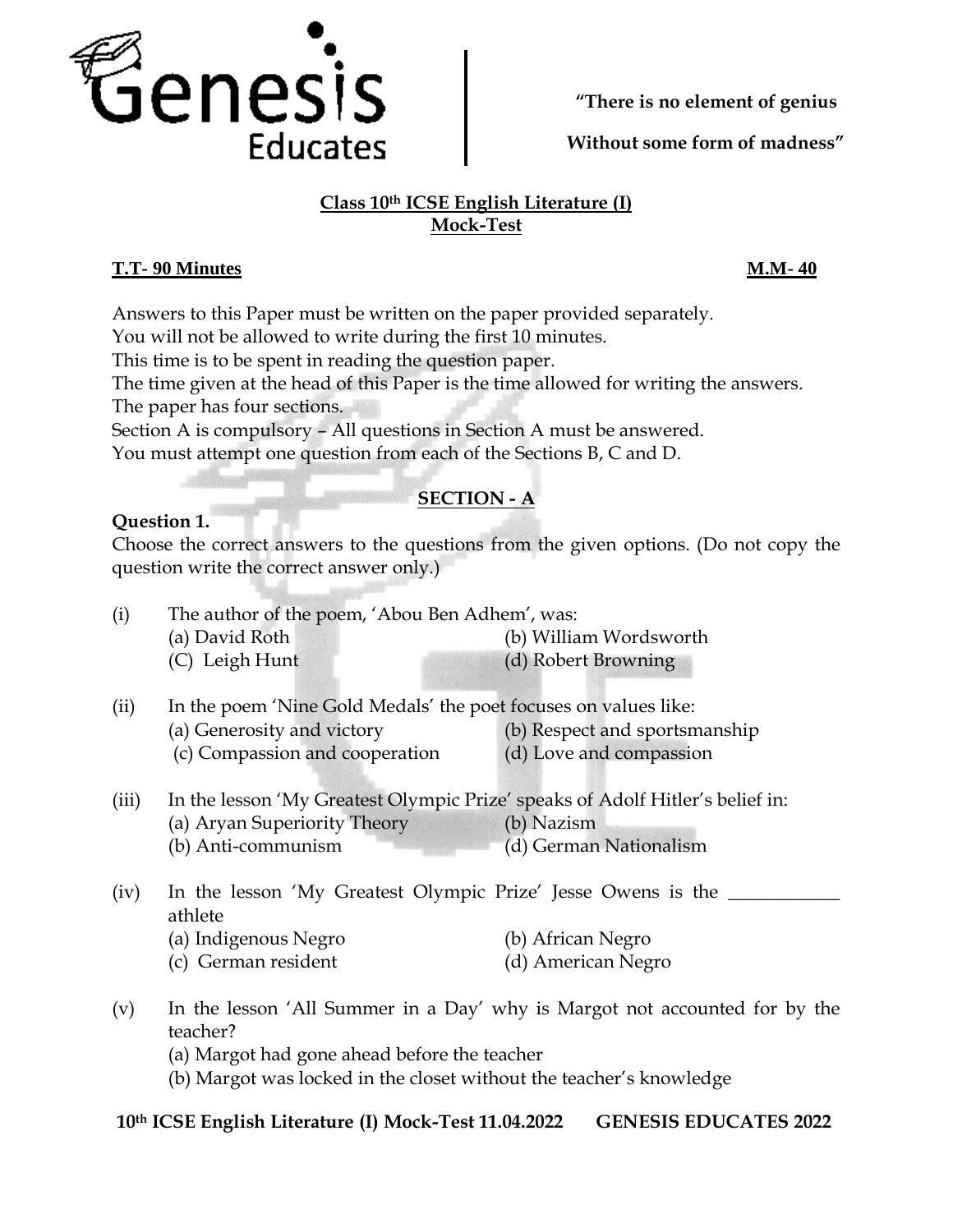- (c) The children ran ahead of the teacher
- (d) The teacher had no control of the children
- (vi) The theme explored in 'All Summer in a Day' is:
	- (a) Jealousy and bullying (c) Admiration and concern
	- (b) Egoism and anger (d) Pride and understanding
- (vii) According to the Duke, Shylock is "a stony adversary"; Shylock is also:
	- (a) "uncapable of pity, void and empty"
	- (b) "uncapable of joy, null and loveless"
	- (c) "uncapable of emotion, void and shrewd"
	- (d) "uncapable of mercy, void and shrewd"
- (viii) What is the importance of the short scene, Act 4, scene (ii)?
	- (a) The scene shows that Bassanio loves Antonio more than he loves Portia
	- (b) Bassanio tests Portia in the scene
	- (c) It was mandatory to have more than one scene in the penultimate act
	- (d) The scene lays a foundation for the last Act
- (ix) Which of the following is a 'subsidiary plot' in the last scene of the play? (a) Stephano's character (b) Nerissa and Gratiano's love story
	- (c) Lorenzo and Jessica's love story (d) Lancelot's character
- (x) In the opening lines of Act V, why do you think Shakespeare uses graphic imagery to describe romantic beauty?
	- (a) Shakespeare wants to exhibit his knowledge
	- (b) Shakespeare wants to show his love for classical allusions
	- (c) Because of lack of electric lighting and moveable scenery
	- (d) Lorenzo is a complicated character, so he uses a language different from other characters

## **SECTION - B**

## DRAMA

(The Merchant of Venice by William Shakespeare - Acts 4 and 5)

## **Question 2.**

Read the extract given below and answer the questions that follow:

Lorenzo: The moon shines bright: in such a night as this,

When the sweet wind did gently kiss the trees,

And they did make no noise, in such a night

Troilus methinks mounted the Trojan walls,

And sigh'd his soul toward the Grecian tents,

Where Cressid lay that night.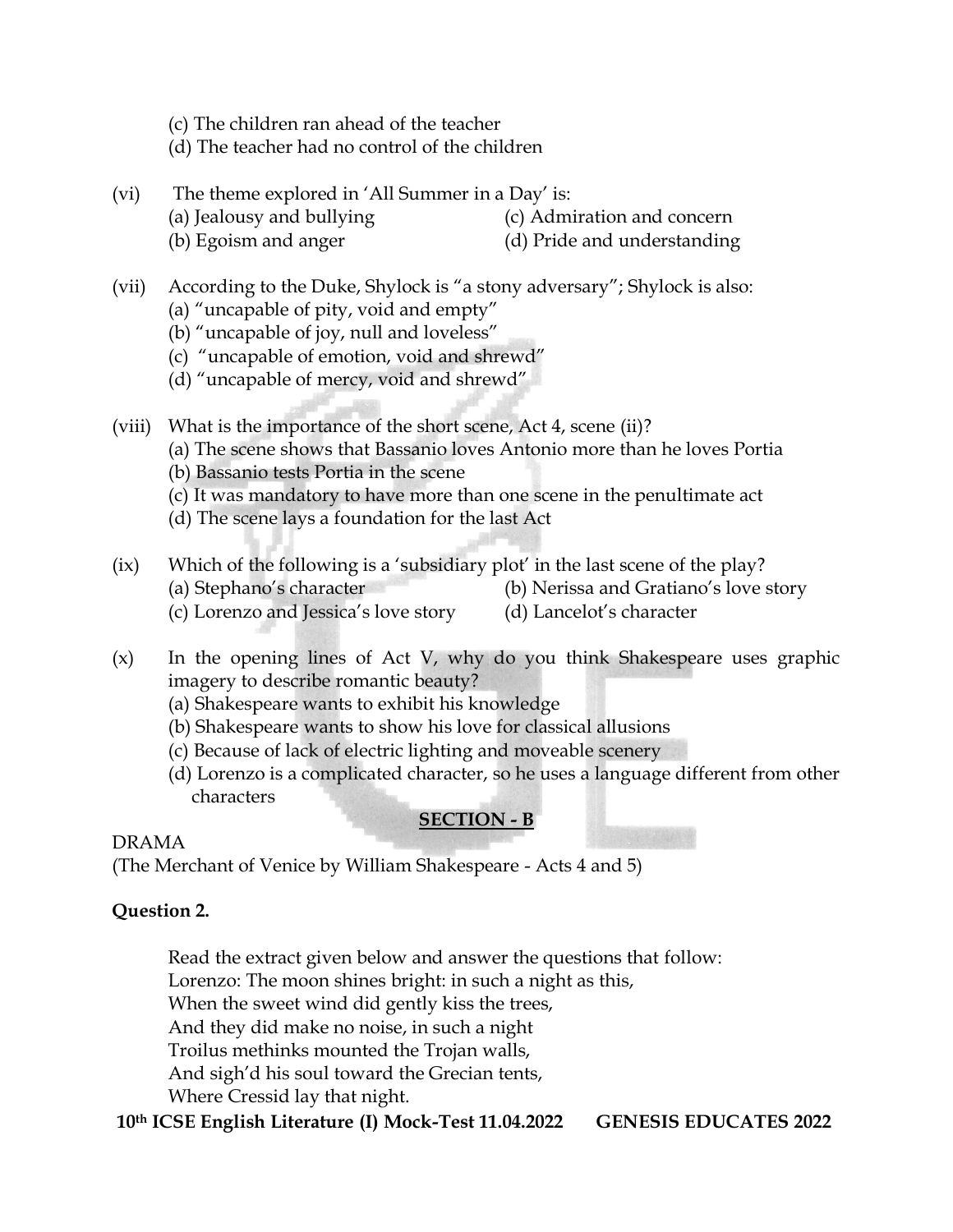- (i) Who is the other person present? Where are they right now? What has brought  $them here?$  (2)
- (ii) In what mood is the speaker? What kind of a night is it?  $(2)$
- (iii) The speaker speaks of Troilus and Cressida. Who are they? Why is he reminded of them?  $(3)$
- (iv) Which other people are mentioned by the two people in conversation? Give details. (3)

# **SECTION - C**

# PROSE – SHORT STORIES

(Treasure Trove – A Collection of ICSE Poems and Short Stories) (Attempt any one question)

# **Question 3.**

Read the extract given below and answer the questions that follow:

A thousand forests had been crushed under the rain and grown up a thousand times to be crushed again. And this was the way life was forever on the planet Venus, and this was the schoolroom of the children of the rocket men and women who had come to a raining world to set up civilization and live out their lives.

"It's stopping, it's stopping!" "Yes, yes!"

- (i) Why were the children so excited? (2)
- (ii) What was the impact of the rain upon children, Margot and the entire planet? (4)
- (iii) Why didn't the children remember the sun? (2)
- (iv) What did the children dream about the sun? (2)

# **Question 4.**

Read the extract given below and answer the questions that follow:

I guessed that if Long won, it would add some new support to the Nazis' Aryansuperiority theory. After all, I am a Negro. A little hot under the collar about Hitler's ways. I determined to go out there and really show Der Fuhrer and his master race who was superior and who wasn't.

An angry athlete is an athlete who will make mistakes, as any coach will tell you. I was no exception. On the first of my three qualifying jumps, I leaped from several inches beyond the take-off board for a foul. On the second jump, I fouled even worse. "Did I come 3000 miles for this?" I thought bitterly. "To foul out of the trials and make a fool of myself?"